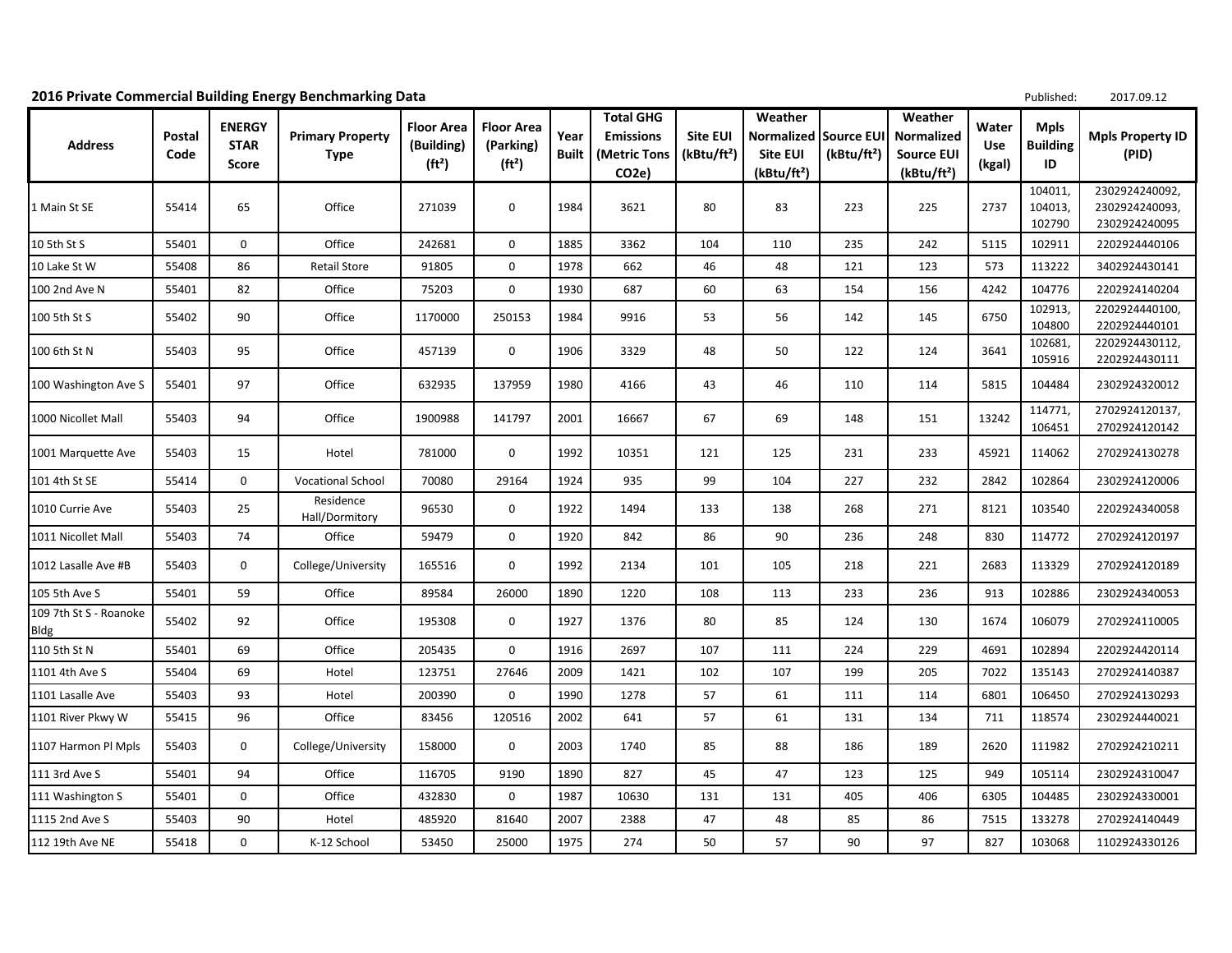| 1130 Nicollet Mall                               | 55403 | $\mathbf 0$ | Mixed Use Property                | 55237  | 7500         | 1976 | 1482 | 238 | 249         | 459 | 469         | 1998         | 114776            | 2702924130219                   |
|--------------------------------------------------|-------|-------------|-----------------------------------|--------|--------------|------|------|-----|-------------|-----|-------------|--------------|-------------------|---------------------------------|
| 114 3rd St N                                     | 55401 | 100         | Office                            | 82572  | $\mathbf 0$  | 1920 | 185  | 38  | 45          | 43  | 50          | 363          | 102820            | 2202924410088                   |
| 119 4th St N                                     | 55401 | 74          | Office                            | 104843 | $\mathbf 0$  | 1894 | 1079 | 90  | 97          | 178 | 185         | 1440         | 105444            | 2202924420079                   |
| 12 6th St S                                      | 55402 | 89          | Hotel                             | 371120 | $\mathbf 0$  | 2016 | 2591 | 57  | 60          | 119 | 121         | 5115         | 102942            | 2202924440010                   |
| 120 6th St S                                     | 55402 | 67          | Office                            | 525997 | 70225        | 1960 | 8458 | 144 | 151         | 275 | 284         | 3619         | 102944            | 2202924440063                   |
| 1200 Marquette Ave                               | 55403 | 48          | <b>Worship Facility</b>           | 120000 | 12000        | 1897 | 711  | 55  | 60          | 103 | 109         | 941          | 117762            | 2702924130266                   |
| 1201 Broadway W                                  | 55411 | 14          | <b>Worship Facility</b>           | 54861  | 30000        | 1978 | 435  | 59  | 63          | 135 | 140         | 483          | 103419            | 1602924420140                   |
| 121 8th St S                                     | 55402 | 86          | Office                            | 511622 | 73000        | 1981 | 4010 | 75  | 79          | 135 | 141         | 4126         | 102969,<br>114057 | 2702924110080,<br>2702924110081 |
| 122 Franklin Ave W                               | 55404 | 77          | Office                            | 71756  | $\mathbf 0$  | 1963 | 643  | 96  | $\mathbf 0$ | 160 | $\mathbf 0$ | 899          | 111524            | 2702924340070                   |
| 1220 Marshall St -brew<br>House                  | 55402 | 73          | Office                            | 100834 | 89648        | 1908 | 1145 | 106 | 112         | 198 | 204         | 824          | 118631            | 1502924140102                   |
| 123 3Rd St N                                     | 55401 | 85          | Office                            | 171822 | 21923        | 1911 | 1563 | 75  | 82          | 157 | 163         | 2276         | 105203            | 2202924410085                   |
| 1300 Godward St                                  | 55413 | 97          | Office                            | 173180 | 150000       | 1988 | 1271 | 41  | 42          | 122 | 123         | 1979         | 103692            | 1802923130023                   |
| 1300 Nicollet Mall<br><b>Hyatt Regency Hotel</b> | 55403 | 71          | Hotel                             | 867136 | $\mathbf 0$  | 1980 | 7696 | 72  | 75          | 151 | 154         | 20420        | 104176            | 2702924241543                   |
| 1313 Nicollet Mall                               | 55403 | 61          | Hotel                             | 279745 | $\mathbf{0}$ | 1963 | 3039 | 102 | 108         | 190 | 195         | 19779        | 114782            | 2702924130073                   |
| 1330 Industrial Blvd                             | 55413 | 38          | Hotel                             | 164000 | $\mathbf{0}$ | 1979 | 2246 | 128 | 137         | 239 | 248         | 17935        | 112745            | 1802923130025                   |
| 1330 Nicollet Mall                               | 55403 | $\mathbf 0$ | Parking                           | 30000  | 300998       | 1983 | 311  | 92  | 102         | 177 | 189         | 115          | 114783            | 2702924240178                   |
| 1450 Lake St W                                   | 55408 | 97          | Supermarket/Grocery<br>Store      | 53070  | $\mathbf 0$  | 1939 | 1407 | 182 | 187         | 447 | 450         | 2293         | 103926            | 3302924340112                   |
| 1455 Lake St W                                   | 55408 | 68          | <b>Financial Office</b>           | 65000  | 76704        | 1965 | 667  | 95  | 104         | 179 | 188         | 865          | 113282            | 402824210016                    |
| 15 5th St S                                      | 55402 | 89          | Office                            | 178008 | 0            | 1916 | 1484 | 89  | 100         | 148 | 160         | 1968         | 105787            | 2202924440054                   |
| 15 9th St S                                      | 55402 | $\mathbf 0$ | College/University                | 80275  | 7950         | 1920 | 1173 | 121 | 128         | 250 | 258         | $\mathbf{1}$ | 106250            | 2702924120002                   |
| 1500 6Th St NE                                   | 55413 | 60          | Mixed Use Property                | 51864  | $\mathbf 0$  | 1965 | 343  | 69  | 77          | 117 | 125         | 529          | 102939            | 1402924210090                   |
| 1500 Washington Ave S                            | 55454 | 68          | Hotel                             | 195000 | 0            | 1984 | 1926 | 91  | 97          | 172 | 179         | 6965         | 116806            | 2602924110066                   |
| 1518 Chestnut Ave                                | 55403 | $\mathbf 0$ | Mixed Use Property                | 378425 | $\mathbf 0$  | 1932 | 4337 | 98  | 106         | 198 | 209         | 2910         | 103487,<br>103058 | 2202924330047,<br>2702924220078 |
| 1520 New Brighton<br>Blvd -home Depot            | 55413 | 72          | <b>Retail Store</b>               | 129711 | $\mathbf 0$  | 1997 | 1333 | 71  | 75          | 173 | 177         | 1241         | 109299            | 1302924120016                   |
| 1540 New Brighton<br>Blvd                        | 55413 | 24          | Supermarket/Grocery<br>Store      | 64130  | $\mathbf 0$  | 2013 | 2550 | 256 | 263         | 667 | 672         | 2654         | 107098            | 1302924110031                   |
| 16 9th St S #1                                   | 55402 | $\mathbf 0$ | Fitness Center/Health<br>Club/Gym | 120000 | 0            | 1990 | 2012 | 159 | 165         | 293 | 300         | 4340         | 106254            | 2702924120186                   |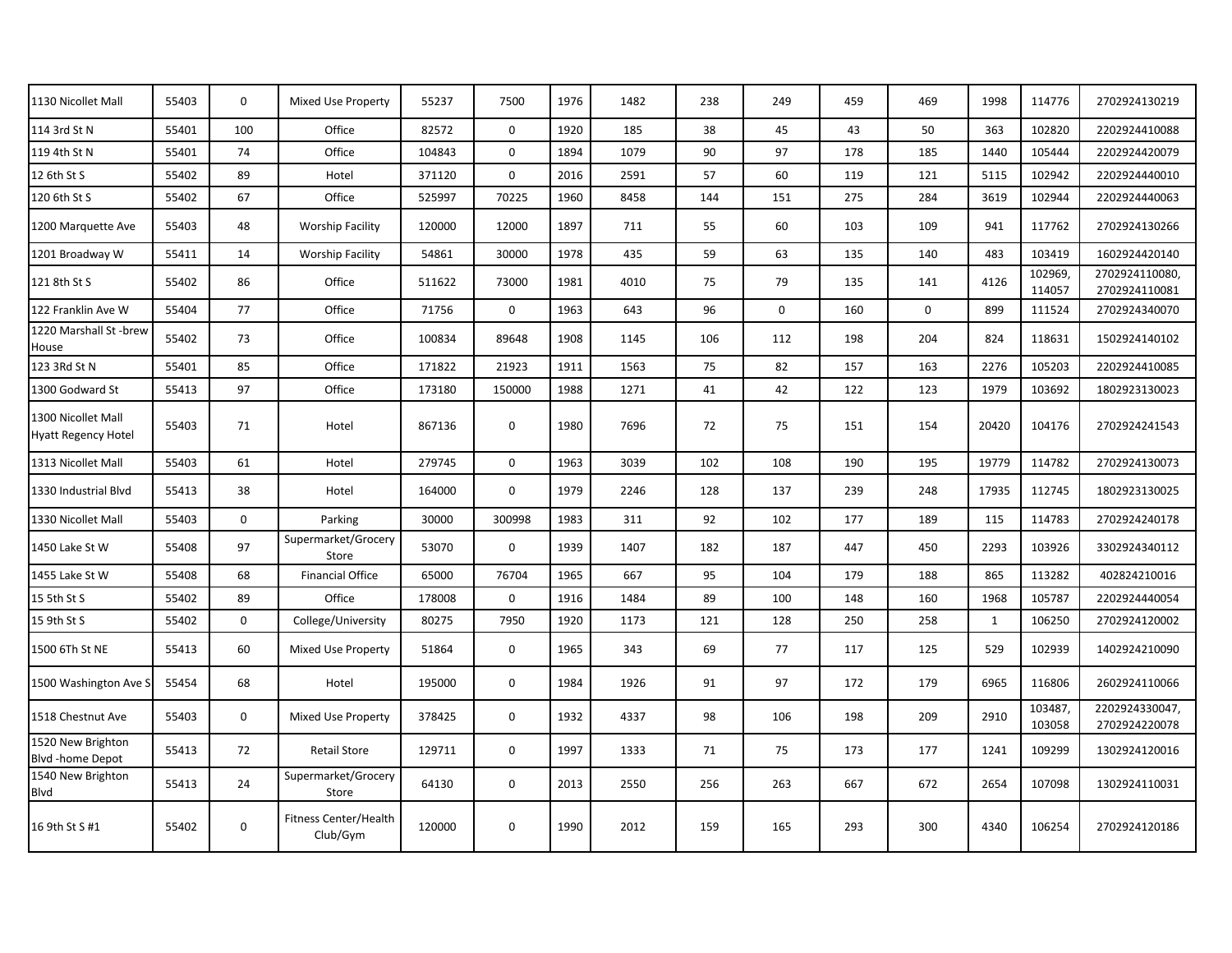| 1601 Laurel Ave                      | 55403 | 25          | <b>Worship Facility</b>                         | 56400   | 0      | 1908 | 351         | 62             | 69  | 110  | 117  | 1525         | 113344                                             | 2702924220059                                    |
|--------------------------------------|-------|-------------|-------------------------------------------------|---------|--------|------|-------------|----------------|-----|------|------|--------------|----------------------------------------------------|--------------------------------------------------|
| 1615 River Rd W                      | 55411 | 69          | Office                                          | 139795  | 0      | 2009 | 1586        | 110            | 117 | 199  | 206  | 1478         | 135353                                             | 1502924420008                                    |
| 1621 Hennepin Ave E                  | 55414 | 0           | Office                                          | 139343  | 0      | 1919 | 981         | 69             | 76  | 124  | 131  | 692          | 110950                                             | 1302924440067                                    |
| 1630 4Th St Ne                       | 55413 | 86          | K-12 School                                     | 68337   | 40000  | 1950 | 304         | 56             | 65  | 81   | 91   | 383          | 105541                                             | 1402924210178                                    |
| 1635 Hennepin Ave                    | 55403 | 0           | Office                                          | 90260   | 0      | 1910 | 1069        | 122            | 133 | 210  | 220  | 2989         | 103726                                             | 2702924230035                                    |
| 1650 New Brighton<br>Blvd            | 55413 | 85          | <b>Retail Store</b>                             | 134918  | 265417 | 1997 | 1587        | 77             | 79  | 197  | 199  | 1637         | 104098                                             | 1302924110033                                    |
| 17 7th St S                          | 55402 | 0           | Parking                                         | 2870    | 892673 | 1963 | 496         | 907            | 907 | 2849 | 2849 | 453          | 102957,<br>106177                                  | 2202924430086,<br>2702924120034                  |
| 17 Washington Ave N                  | 55401 | 34          | <b>Bank Branch</b>                              | 56935   | 0      | 1969 | 740         | 98             | 103 | 222  | 225  | 365          | 104434                                             | 2202924410130                                    |
| 1700 2Nd St Ne                       | 55413 | 44          | Office                                          | 54586   | 50000  | 2001 | 731         | 151            | 160 | 240  | 248  | 1207         | 105006                                             | 1402924220197                                    |
| 1750 Hennepin Ave                    | 55403 | 0           | Museum                                          | 230000  | 50000  | 1970 | 3741        | 137            | 141 | 281  | 283  | 3360         | 116475                                             | 2802924410048                                    |
| 1900 Nicollet Ave                    | 55403 | 43          | <b>Worship Facility</b>                         | 90000   | 0      | 1948 | 580         | 70             | 77  | 115  | 121  | 396          | 114515                                             | 2702924340061                                    |
| 1917 Logan Ave S                     | 55403 | 73          | <b>Worship Facility</b>                         | 53048   | 2000   | 1916 | 209         | 59             | 67  | 74   | 83   | 77           | 113462                                             | 2802924340151                                    |
| 1936 Lyndale Ave S                   | 55403 | 0           | Other                                           | 85700   | 10000  | 1906 | 498         | 58             | 64  | 102  | 107  | 289          | 113763                                             | 2802924440005                                    |
| 20 Washington Ave S                  | 55401 | 96          | Office                                          | 212724  | 0      | 1964 | 1581        | 47             | 49  | 124  | 126  | 3935         | 104483                                             | 2302924320006                                    |
| 200 3rd Ave N -colonial<br>Warehouse | 55401 | 98          | Office                                          | 251465  | 0      | 1885 | 1360        | 44             | 47  | 93   | 96   | 1330         | 105080                                             | 2202924140156                                    |
| 200 5th St S                         | 55401 | 0           | Other                                           | 812848  | 0      | 1920 | 17733       | 134            | 137 | 363  | 365  | 10584        | 134858,<br>105792,<br>102809,<br>105793,<br>134861 | 2302924330878<br>2302924330016,<br>2302924330879 |
| 200 6th St S                         | 55402 | 96          | Office                                          | 1467832 | 316454 | 1981 | 10958       | 41             | 42  | 123  | 125  | 12531        | 102728                                             | 2702924110084                                    |
| 201 2Nd Ave SE                       | 55414 | 0           | Parking                                         | 240000  | 240000 | 1981 | 194         | $\overline{4}$ | 4   | 13   | 14   | $\mathbf 0$  | 104869                                             | 2302924130628                                    |
| 201 Chicago Ave S                    | 55415 | 44          | Office                                          | 62400   | 0      | 2012 | 850         | 108            | 113 | 234  | 238  | 660          | 135836                                             | 2302924430394                                    |
| 2016 8th St                          | 55454 | 82          | Residence<br>Hall/Dormitory                     | 89720   | 0      | 1993 | 634         | 74             | 80  | 123  | 130  | 2272         | 99585                                              | 2502924330167                                    |
| 2021 Hennepin Ave E                  | 55413 | 78          | Office                                          | 115000  | 0      | 1923 | 1116        | 92             | 99  | 174  | 180  | 412          | 103574                                             | 1802923330046                                    |
| 2025 East River Pkwy                 | 55414 | 12          | <b>Hospital (General</b><br>Medical & Surgical) | 103570  | 0      | 1990 | 2865        | 260            | 260 | 484  | 484  | 4078         | 115648                                             | 3102923140001                                    |
| 2101 Kennedy St NE                   | 55413 | 0           | Office                                          | 159980  | 0      | 1919 | $\mathbf 0$ | 59             | 62  | 88   | 91   | 4578         | 103818                                             | 1302924410020                                    |
| 2101 Summer St                       | 55413 | $\mathbf 0$ | Parking                                         | 190675  | 190675 | 2002 | 119         | 3              | 3   | 10   | 11   | $\mathbf{0}$ | 116097,<br>132179                                  | 1302924410035,<br>1302924410036                  |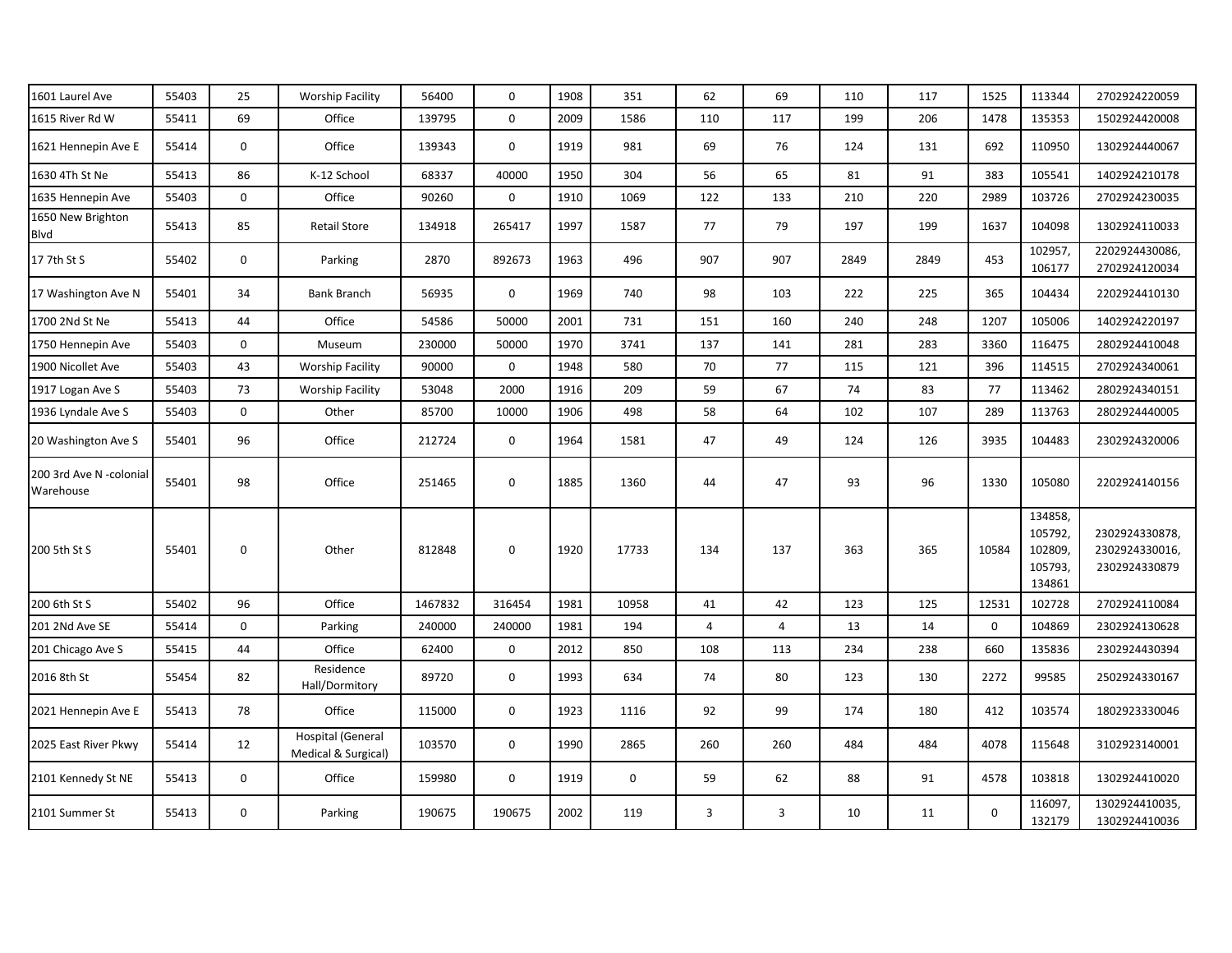| 2121 Lake St E - ymca  | 55403 | $\mathbf 0$ | Fitness Center/Health<br>Club/Gym                | 135000  | 45000       | 2000 | 1179  | 81             | 83             | 152 | 154         | 6102         | 123361            | 102824210109                   |
|------------------------|-------|-------------|--------------------------------------------------|---------|-------------|------|-------|----------------|----------------|-----|-------------|--------------|-------------------|--------------------------------|
| 2123 Clinton Ave S     | 55404 | 97          | K-12 School                                      | 50100   | 28000       | 1914 | 215   | 52             | 58             | 78  | 84          | 947          | 103520            | 3402924110123                  |
| 217 5th Ave N          | 55401 | 95          | Office                                           | 62775   | 162         | 1915 | 387   | 33             | 35             | 102 | 109         | $\mathbf{1}$ | 116553            | 2202924130062                  |
| 2215 Park Ave          | 55407 | 0           | Parking                                          | 174126  | 174126      | 1987 | 145   | 4              | 5              | 14  | 15          | 18           | 115015            | 3502924220100                  |
| 222 9th St S           | 55402 | 91          | Office                                           | 907692  | 128000      | 1985 | 7490  | 77             | 80             | 145 | 150         | 3181         | 102810            | 2702924110093                  |
| 2220 Riverside Ave     | 55454 | 0           | Urgent<br>Care/Clinic/Other<br>Outpatient        | 110330  | $\mathbf 0$ | 1970 | 1072  | 77             | 83             | 165 | 170         | 1729         | 115706            | 2502924310096                  |
| 225 6th St S           | 55402 | 94          | Office                                           | 1636050 | 235981      | 1992 | 15232 | 59             | 62             | 155 | 159         | 14848        | 102729            | 2702924110127                  |
| 2300 Chicago Ave       | 55404 | 0           | Mixed Use Property                               | 231555  | 3000        | 1951 | 2124  | 81             | 87             | 159 | 164         | 3136         | 110365            | 3502924220102                  |
| 2324 Emerson Ave S     | 55405 | 88          | <b>Worship Facility</b>                          | 82510   | $\mathbf 0$ | 1928 | 263   | 48             | $\mathbf 0$    | 60  | $\mathbf 0$ | 569          | 111102            | 3302924120178                  |
| 2329 Central Ave NE    | 55418 | 73          | Office                                           | 50914   | 73430       | 1971 | 446   | 69             | 73             | 150 | 155         | 156          | 110213            | 1202924320235                  |
| 233 Park Ave           | 55415 | 56          | Office                                           | 52069   | $\mathbf 0$ | 1909 | 837   | 117            | 121            | 282 | 290         | 1952         | 114977            | 2302924340024                  |
| 2400 Park Ave          | 55404 | 77          | Office                                           | 58000   | 31000       | 2008 | 700   | 105            | 107            | 215 | 216         | 916          | 132933            | 3502924230173                  |
| 2407 University Ave SE | 55414 | 22          | Hotel                                            | 52866   | $\mathbf 0$ | 1984 | 589   | 59             | 60             | 184 | 190         | 3529         | 116287            | 3002923210042                  |
| 2410 Irving Ave N      | 55411 | 95          | K-12 School                                      | 47000   | 10000       | 1969 | 264   | 53             | 58             | 101 | 106         | 95           | 112674            | 1602924210184                  |
| 2414 7th St S          | 55454 | $\mathbf 0$ | Outpatient<br>Rehabilitation/Physical<br>Therapy | 294230  | $\mathbf 0$ | 1975 | 4135  | 128            | 130            | 241 | 241         | 11150        | 106121            | 2502924420074                  |
| 2430 3rd Ave S         | 55404 | 0           | Museum                                           | 466675  | $\mathbf 0$ | 1915 | 7553  | 213            | 221            | 298 | 305         | 7550         | 105141            | 3402924130052                  |
| 2450 Riverside Ave     | 55454 | 45          | Other - Specialty<br>Hospital                    | 238780  | $\mathbf 0$ | 2011 | 5974  | 239            | 237            | 430 | 423         | 16023        | 136123,<br>135583 | 2502924310021<br>2502924430043 |
| 25 1st St N            | 55401 | $\mathbf 0$ | Parking                                          | 479718  | 479718      | 1982 | 254   | $\overline{3}$ | $\overline{3}$ | 9   | 9           | $\mathbf 0$  | 102701            | 2202924410094                  |
| 250 Marquette Ave      | 55401 | 96          | Office                                           | 549348  | 116922      | 1972 | 8818  | 126            | 129            | 272 | 276         | 3864         | 104029            | 2202924410012                  |
| 2500 3rd Ave S         | 55404 | 0           | Parking                                          | 128760  | 128760      | 1974 | 144   | 9              | 9              | 28  | 29          | 9            | 105142            | 3402924130053                  |
| 2500 6th St S          | 55402 | 0           | College/University                               | 150639  | $\mathbf 0$ | 1924 | 1483  | 94             | 101            | 173 | 180         | 793          | 106016            | 2502924420066                  |
| 2500 Lake St E         | 55406 | 81          | <b>Retail Store</b>                              | 127232  | 291369      | 1976 | 1605  | 74             | 77             | 210 | 212         | 6327         | 103848            | 3602924430084                  |
| 2501 Stevens Ave S     | 55404 | $\mathbf 0$ | College/University                               | 137463  | 37062       | 1973 | 2611  | 204            | 214            | 331 | 343         | 1707         | 104344            | 3402924130311                  |
| 2512 7th St S          | 55454 | $\mathbf 0$ | Outpatient<br>Rehabilitation/Physical<br>Therapy | 173722  | $\mathbf 0$ | 1945 | 3026  | 164            | 168            | 299 | 301         | 6469         | 99586             | 2502924420068                  |
| 2520 Lake St E         | 55406 | $\mathbf 0$ | <b>Strip Mall</b>                                | 107941  | 344400      | 1977 | 768   | 85             | 88             | 129 | 132         | 5852         | 113152            | 3602924430093                  |
| 2525 Chicago Ave       | 55404 | 48          | <b>Hospital (General</b><br>Medical & Surgical)  | 800000  | 525000      | 2013 | 19157 | 199            | 203            | 408 | 410         | 26827        | 135524            | 3502924240372                  |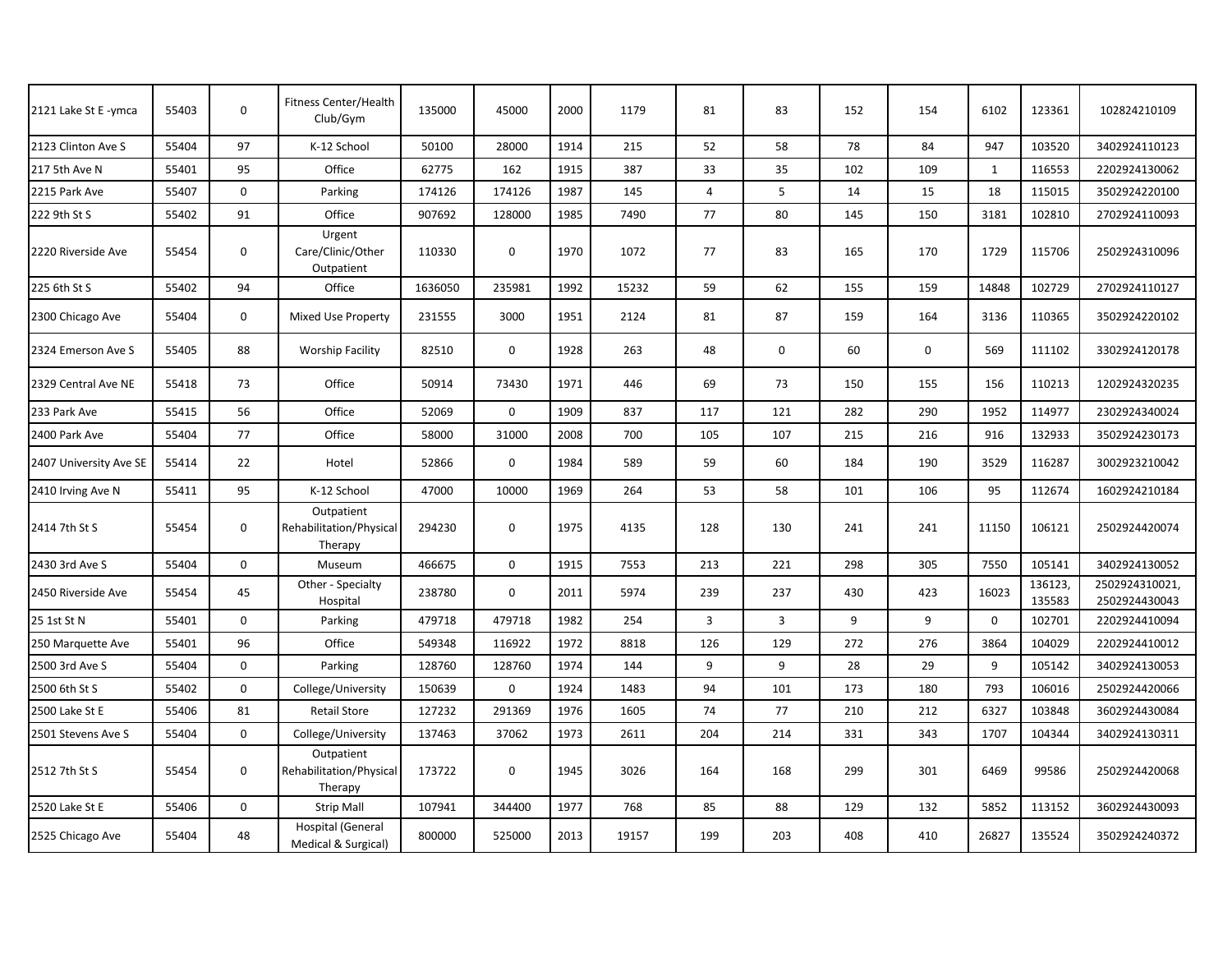| 2530 Chicago Ave                     | 55404 | 12             | <b>Medical Office</b>        | 165000  | 160000      | 2009 | 3569        | 184            | 188            | 374 | 377 | 7308        | 135591                                  | 3502924230180                                                       |
|--------------------------------------|-------|----------------|------------------------------|---------|-------------|------|-------------|----------------|----------------|-----|-----|-------------|-----------------------------------------|---------------------------------------------------------------------|
| 2540 Park Ave                        | 55404 | $\mathbf 0$    | <b>Convention Center</b>     | 83721   | $\mathbf 0$ | 1980 | 256         | 34             | 38             | 55  | 59  | 492         | 115021                                  | 3502924230012                                                       |
| 255 2nd Ave S                        | 55401 | $\overline{7}$ | Office                       | 528599  | $\mathbf 0$ | 1900 | 14943       | 156            | 156            | 467 | 467 | 11031       | 102726                                  | 2302924330046                                                       |
| 2700 Lake St E                       | 55406 | 83             | Office                       | 75000   | 0           | 1917 | 743         | 71             | 74             | 173 | 177 | 328         | 113156                                  | 3602924430077                                                       |
| 2701 Elliot Ave                      | 55407 | $\mathbf 0$    | Parking                      | 1630889 | 1630889     | 1980 | 1255        | $\overline{4}$ | 4              | 13  | 13  | 2758        | 111002,<br>123162                       | 3502924310114,<br>3502924340128                                     |
| 2701 University SE                   | 55414 | 70             | Office                       | 58968   | 10000       | 1981 | 804         | 103            | 108            | 232 | 238 | 973         | 104405                                  | 3002923130048                                                       |
| 2701 Wells Fargo Way                 | 55408 | 94             | Office                       | 645889  | 419787      | 1912 | 5730        | 64             | 67             | 150 | 152 | 7096        | 112620                                  | 3402924410104                                                       |
| 2701 Wells Fargo Way                 | 55408 | 87             | Office                       | 228894  | $\mathbf 0$ | 2004 | 2487        | 70             | 71             | 182 | 182 | 2721        | 123080                                  | 3402924410104                                                       |
| 2730 31St St E                       | 55406 | 0              | <b>Worship Facility</b>      | 52920   | $\mathbf 0$ | 1923 | 157         | 34             | 38             | 53  | 58  | 247         | 108173                                  | 102824110123                                                        |
| 277 12th Ave N                       | 55401 | 39             | K-12 School                  | 89000   | 0           | 1968 | 807         | 67             | 73             | 154 | 160 | 1151        | 103007                                  | 2202924210080                                                       |
| 2800 Chicago Ave                     | 55407 | 64             | <b>Medical Office</b>        | 53750   | 0           | 1986 | 627         | 97             | 103            | 201 | 206 | 655         | 135602                                  | 3502924330243                                                       |
| 2800 Wayzata Blvd                    | 55405 | $\mathbf 0$    | Other                        | 99922   | $\mathbf 0$ | 1956 | 1132        | 101            | 110            | 197 | 205 | 1238        | 104510                                  | 2902924130016                                                       |
| 2801 4th Ave S -south<br>Building #5 | 55408 | 91             | Office                       | 241753  | $\mathbf 0$ | 1983 | 2324        | 62             | 64             | 161 | 164 | 2715        | 105378                                  | 3402924440154                                                       |
| 2824 13Th Ave S                      | 55407 | 56             | <b>Worship Facility</b>      | 66124   | 20000       | 2005 | 319         | 45             | 50             | 87  | 91  | 865         | 106603                                  | 3502924430149                                                       |
| 2828 Chicago Ave                     | 55407 | 4              | <b>Medical Office</b>        | 56239   | 50000       | 2008 | 1730        | 164            | 164            | 507 | 508 | 1201        | 135606,<br>135605,<br>135604,<br>135603 | 3502924330241,<br>3502924330240,<br>3502924330239,<br>3502924330242 |
| 2840 4th Ave S                       | 55408 | $\mathbf 0$    | Parking                      | 655000  | 655000      | 2001 | 309         | 3              | $\overline{3}$ | 9   | 10  | 955         | 120981                                  | 3402924440160                                                       |
| 2850 26Th Ave S                      | 55406 | $\mathbf{1}$   | Supermarket/Grocery<br>Store | 65130   | 0           | 1989 | 2519        | 251            | 259            | 649 | 655 | 1597        | 107731                                  | 3602924430088                                                       |
| 2901 Chicago Ave                     | 55407 | 53             | Hotel                        | 83000   | 0           | 2005 | 1105        | 95             | 97             | 226 | 228 | 3241        | 128865                                  | 3502924340133                                                       |
| 2910 Pillsbury Ave                   | 55408 | $\mathbf 0$    | Mixed Use Property           | 113285  | 31384       | 2005 | 1374        | 78             | 79             | 203 | 203 | 4388        | 122446                                  | 3402924340296                                                       |
| 2929 Chicago Ave                     | 55407 | 97             | Office                       | 444541  | 0           | 1927 | 3682        | 55             | 55             | 139 | 138 | 4525        | 135577,<br>135579                       | 3502924340754,<br>3502924340755                                     |
| 2935 10th Ave S                      | 55407 | $\mathbf 0$    | Parking                      | 73400   | 73400       | 2005 | 121         | 9              | 9              | 28  | 28  | $\mathbf 0$ | 128373<br>128374                        | 3502924340411,<br>3502924340412                                     |
| 30 5th St S                          | 55401 | $\mathbf 0$    | Parking                      | 20500   | 180000      | 1966 | 206         | 53             | 57             | 166 | 179 | 13          | 102912                                  | 2202924440016                                                       |
| 30 7th St S -marriott<br>Hotel       | 55402 | 54             | Hotel                        | 555000  | $\mathbf 0$ | 1990 | $\mathbf 0$ | 117            | 118            | 206 | 207 | 28692       | 106076                                  | 2202924430119                                                       |
| 300 1st Ave N                        | 55401 | $\mathbf 0$    | <b>Vocational School</b>     | 95809   | $\mathbf 0$ | 1886 | 949         | 82             | 88             | 171 | 177 | 1087        | 102674                                  | 2202924410126                                                       |
| 300 Industrial Blvd                  | 55413 | 0              | Mixed Use Property           | 65400   | 91850       | 1971 | 280         | 36             | 41             | 74  | 79  | 1           | 103800                                  | 1802923440018                                                       |
| 300 Washington Ave s                 | 55401 | 74             | Hotel                        | 195597  | 270000      | 2001 | 2711        | 133            | 144            | 243 | 255 | 7555        | 116752                                  | 2302924340079                                                       |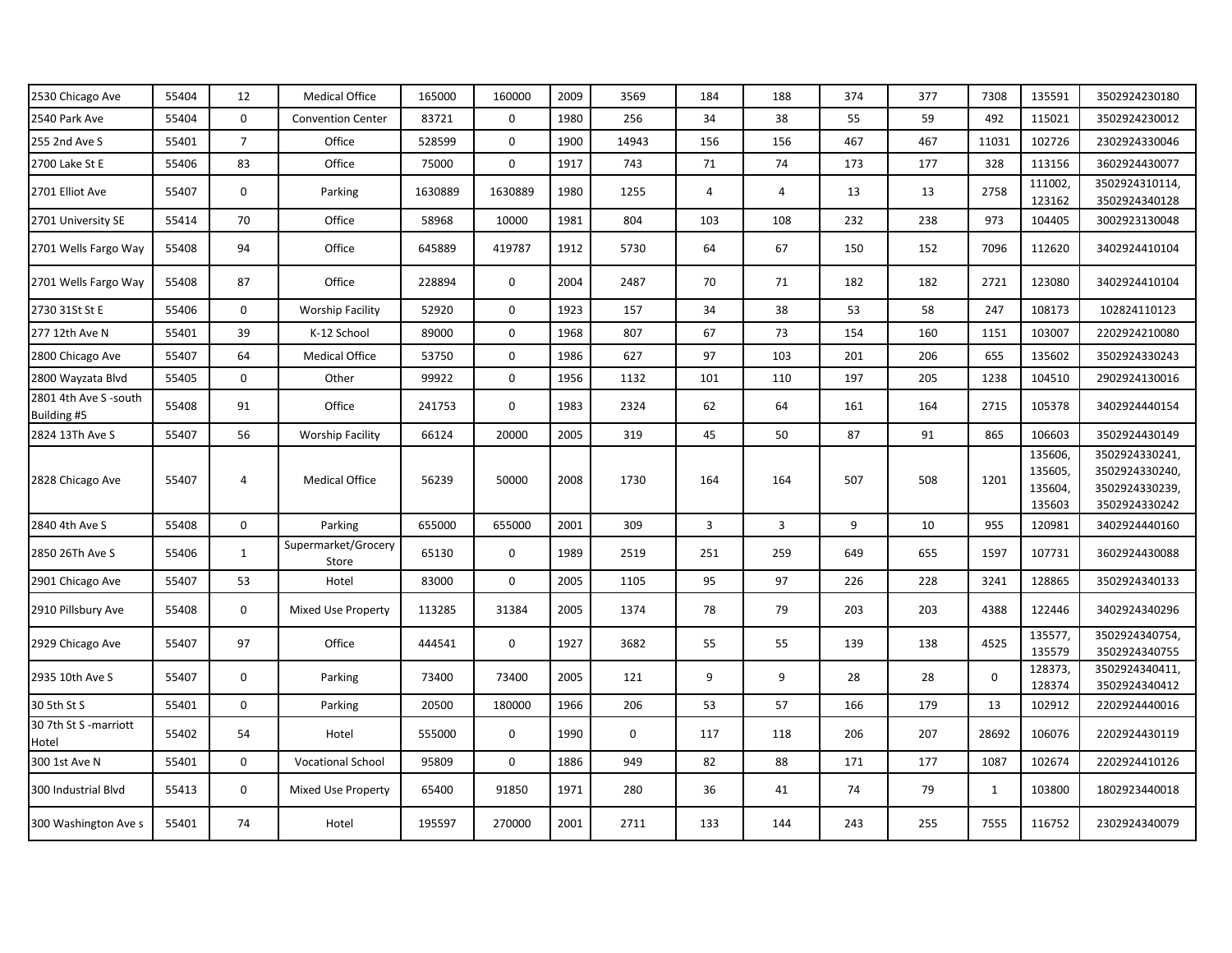| 3001 Broadway St Ne   | 55413 | 99           | Office                                      | 192600  | 346481      | 2000 | 1303  | 41  | 42  | 113 | 114 | 2046  | 103404            | 1802923240008                   |
|-----------------------|-------|--------------|---------------------------------------------|---------|-------------|------|-------|-----|-----|-----|-----|-------|-------------------|---------------------------------|
| 3027 Hennepin Ave     | 55408 | $\mathbf 0$  | Mixed Use Property                          | 176701  | 182400      | 1983 | 3142  | 146 | 153 | 306 | 313 | 8030  | 135585            | 402824120216                    |
| 310 4th Ave S         | 55403 | 96           | Office                                      | 129636  | $\mathbf 0$ | 1900 | 692   | 59  | 65  | 95  | 101 | 644   | 105356            | 2302924330035                   |
| 3100 River Pkwy W     | 55406 | 65           | K-12 School                                 | 152000  | 70000       | 1912 | 1038  | 68  | 76  | 120 | 128 | 2364  | 115666            | 502823220054                    |
| 3106 Nicollet Ave     | 55408 | $\mathbf 0$  | Transportation<br>Terminal/Station          | 210000  | 0           | 1990 | 1268  | 63  | 72  | 107 | 116 | 5991  | 114591            | 302824210283                    |
| 312 3rd St S          | 55415 | 90           | Office                                      | 71010   | $\mathbf 0$ | 1906 | 390   | 41  | 45  | 93  | 97  | 291   | 102832            | 2302924330027                   |
| 3200 Lake St W        | 55416 | $\mathbf 0$  | <b>Strip Mall</b>                           | 89054   | 44440       | 1988 | 2048  | 182 | 190 | 394 | 399 | 6     | 103937            | 3202924340510                   |
| 323 Stinson Blvd      | 55413 | $\mathbf{1}$ | Office                                      | 75670   | $\mathbf 0$ | 1969 | 3283  | 248 | 251 | 720 | 721 | 1082  | 116056            | 1802923330010                   |
| 33 S 6th St           | 55402 | 98           | Office                                      | 1375717 | $\mathbf 0$ | 1982 | 11535 | 64  | 67  | 142 | 145 | 5251  | 102941            | 2202924430120                   |
| 330 2nd Ave           | 55401 | 87           | Office                                      | 233522  | 28700       | 1980 | 2172  | 66  | 69  | 156 | 159 | 1830  | 102727            | 2302924330012                   |
| 330 University Ave SE | 55414 | $\mathbf 0$  | Mixed Use Property                          | 366600  | 44064       | 1968 | 5377  | 127 | 130 | 254 | 256 | 5570  | 105067            | 2302924140100                   |
| 331 2nd Ave S         | 55401 | 100          | Office                                      | 137823  | $\mathbf 0$ | 1982 | 1634  | 80  | 85  | 200 | 205 | 1159  | 104797            | 2302924330685                   |
| 333 Washington Ave N  | 55401 | 79           | Office                                      | 68043   | $\mathbf 0$ | 1895 | 690   | 70  | 74  | 171 | 176 | 880   | 104436            | 2202924131155                   |
| 3335 Blaisdell Ave    | 55408 | $\mathbf 0$  | <b>Fitness Center/Health</b><br>Club/Gym    | 61000   | 32000       | 1960 | 1104  | 190 | 200 | 321 | 331 | 3869  | 109344            | 302824240197                    |
| 3433 Broadway St NE   | 55413 | 99           | Office                                      | 126066  | 162200      | 1985 | 763   | 40  | 43  | 102 | 104 | 1473  | 103408            | 1802923140007                   |
| 353 5th St N          | 55403 | 0            | Other -<br>Entertainment/Public<br>Assembly | 1127632 | 184160      | 2010 | 12106 | 71  | 72  | 180 | 182 | 12981 | 133764            | 2202924310066                   |
| 3660 Technology Dr    | 55418 | 27           | Office                                      | 169300  | 300000      | 1985 | 4688  | 165 | 170 | 461 | 466 | 49    | 116240            | 302924210025                    |
| 3701 Wayzata Blvd     | 55416 | 93           | Office                                      | 425036  | 388460      | 1953 | 4750  | 83  | 88  | 190 | 195 | 7988  | 104514            | 2902924320004                   |
| 3737 3rd Ave S        | 55409 | $\mathbf 0$  | Social/Meeting Hall                         | 216300  | 30000       | 1918 | 1305  | 60  | 68  | 106 | 114 | 1793  | 108491            | 302824440201                    |
| 3800 Pleasant Ave     | 55409 | 93           | K-12 School                                 | 63260   | 10433       | 1935 | 243   | 41  | 47  | 68  | 75  | 703   | 115310            | 1002824220092                   |
| 400 1st Ave N         | 55401 | 74           | Office                                      | 224808  | 0           | 1910 | 2559  | 110 | 120 | 196 | 209 | 1926  | 102679            | 2202924420059                   |
| 400 4th St S          | 55415 | 85           | Office                                      | 394146  | $\mathbf 0$ | 1881 | 3076  | 87  | 97  | 140 | 149 | 4904  | 102862,<br>105355 | 2302924330037,<br>2302924330041 |
| 400 Stinson Blvd      | 55413 | 66           | Office                                      | 252441  | 152690      | 1920 | 3763  | 119 | 122 | 256 | 258 | 3545  | 116059,<br>103821 | 1302924440008,<br>1302924440009 |
| 401 1st Ave N         | 55401 | 93           | Office                                      | 56928   | $\mathbf 0$ | 1914 | 376   | 59  | 59  | 114 | 116 | 173   | 104548            | 2202924420075                   |
| 401 2nd Ave S         | 55401 | 16           | Hotel                                       | 173857  | $\mathbf 0$ | 2008 | 3166  | 147 | 154 | 309 | 317 | 5831  | 104799            | 2302924330775                   |
| 401 3rd St N          | 55401 | $\mathbf 0$  | Office                                      | 107839  | 70584       | 1901 | 875   | 62  | 66  | 138 | 142 | 1163  | 102823,<br>102822 | 2202924130017,<br>2202924130147 |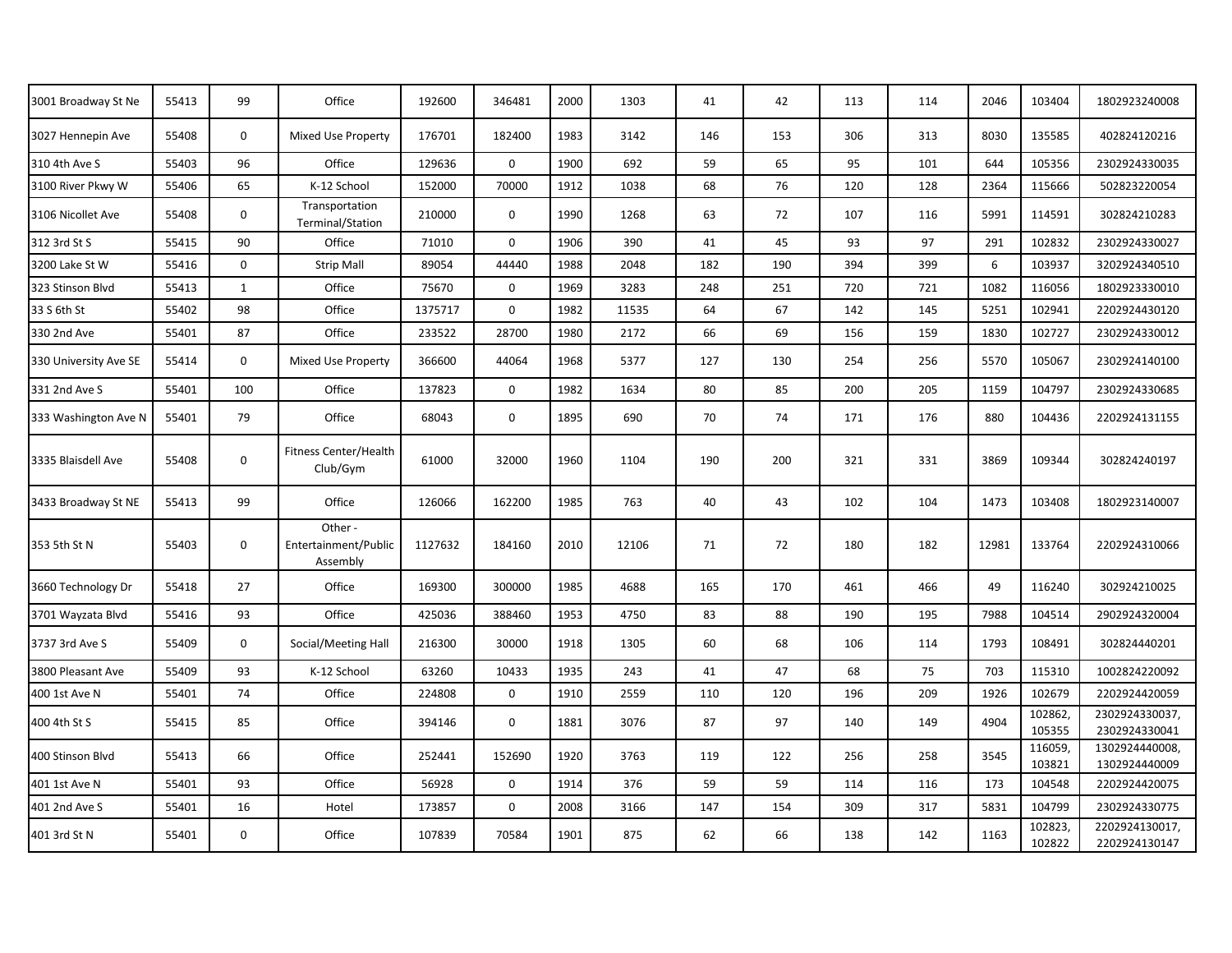| 4021 Thomas Ave N                           | 55412 | $\mathbf 0$ | Other - Education  | 56963  | $\mathbf 0$ | 1950 | 342  | 89  | 101 | 113 | 126 | 331            | 116176                                             | 502924130012                                                                          |
|---------------------------------------------|-------|-------------|--------------------|--------|-------------|------|------|-----|-----|-----|-----|----------------|----------------------------------------------------|---------------------------------------------------------------------------------------|
| 404 3rd Ave N                               | 55401 | 99          | Office             | 55500  | $\mathbf 0$ | 1895 | 264  | 32  | 35  | 80  | 84  | 1234           | 105084                                             | 2202924420046                                                                         |
| 404 8Th St S                                | 55415 | 68          | Office             | 73722  | 9500        | 1927 | 753  | 102 | 107 | 177 | 182 | 240            | 106185                                             | 2602924220084                                                                         |
| 405 8th St S                                | 55404 | 50          | Hotel              | 136699 | 45000       | 1924 | 1728 | 129 | 138 | 224 | 232 | 6821           | 106186,<br>105651                                  | 2602924230001,<br>2602924230002                                                       |
| 409 Marquette Ave                           | 55402 | $\mathbf 0$ | Parking            | 146080 | $\mathbf 0$ | 1953 | 157  | 6   | 6   | 18  | 19  | 51             | 104031                                             | 2202924440028                                                                         |
| 412 3rd St S                                | 55415 | $\mathbf 0$ | Parking            | 545975 | 545975      | 1983 | 577  | 6   | 6   | 17  | 19  | 112            | 136102,<br>136063                                  | 2302924340717,<br>2302924340713                                                       |
| 414 Nicollet Mall                           | 55401 | 22          | Office             | 373735 | $\mathbf 0$ | 1967 | 9134 | 128 | 133 | 403 | 417 | 75             | 114751                                             | 2202924440015                                                                         |
| 416 10th St S                               | 55404 | 79          | Hotel              | 85608  | $\mathbf 0$ | 1926 | 562  | 98  | 109 | 125 | 137 | 9283           | 106372                                             | 2702924140029                                                                         |
| 420 5Th St N                                | 55401 | 94          | Office             | 304150 | 35145       | 1913 | 2689 | 60  | 64  | 149 | 152 | 1239           | 102897                                             | 2202924420035                                                                         |
| 4200 West River Pkwy                        | 55406 | 85          | K-12 School        | 172770 | 30000       | 1956 | 910  | 47  | 51  | 91  | 96  | 1927           | 115670                                             | 802823320001                                                                          |
| 4225 3rd Ave S                              | 55409 | $\mathbf 0$ | Pre-school/Daycare | 108000 | $\mathbf 0$ | 1963 | 440  | 44  | 49  | 73  | 78  | 1896           | 118907                                             | 1002824410002                                                                         |
| 425 S 2nd St                                | 55415 | 91          | Hotel              | 91600  | $\mathbf 0$ | 2001 | 651  | 52  | 54  | 121 | 124 | 2317           | 116752                                             | 2302924340079                                                                         |
| 45 5th St S                                 | 55402 | 92          | Office             | 329839 | $\mathbf 0$ | 1921 | 2344 | 76  | 81  | 124 | 130 | $\overline{2}$ | 105789                                             | 2202924440058                                                                         |
| 45 7Th St S Suite 200                       | 55402 | 81          | Mixed Use Property | 732801 | 137974      | 1987 | 7687 | 92  | 98  | 180 | 192 | 13397          | 136207,<br>136208,<br>136209,<br>136190,<br>136191 | 2202924430261,<br>2202924430262,<br>2202924430263,<br>2202924430246,<br>2202924430247 |
| 46 S 11th St                                | 55403 | $\mathbf 0$ | College/University | 75019  | $\mathbf 0$ | 2005 | 1074 | 134 | 142 | 246 | 255 | 781            | 135139                                             | 2702924120192                                                                         |
| 4652 Lyndale Ave N                          | 55412 | $\mathbf 0$ | Other - Services   | 53970  | $\mathbf 0$ | 1986 | 45   | 5   | 6   | 14  | 14  | 32             | 103976                                             | 1211821430074                                                                         |
| 4701 Beard Ave S                            | 55410 | $\mathbf 0$ | Other              | 59172  | $\mathbf 0$ | 1914 | 1533 | 159 | 163 | 433 | 435 | 121            | 109316                                             | 1702824210100                                                                         |
| 4999 France Ave S                           | 55410 | $\mathbf 0$ | Mixed Use Property | 42147  | 45681       | 2000 | 1030 | 131 | 135 | 403 | 414 | $\mathbf{1}$   | 103613                                             | 1702824230157                                                                         |
| 50 6th St S                                 | 55402 | 85          | Office             | 811250 | 274098      | 2001 | 9007 | 60  | 62  | 183 | 190 | 9871           | 105987                                             | 2202924440110                                                                         |
| 500 3rd St N                                | 55401 | 97          | Office             | 52534  | $\mathbf 0$ | 1908 | 242  | 42  | 45  | 80  | 84  | 74             | 105205                                             | 2202924130138                                                                         |
| 500 N 5th St                                | 55401 | 90          | Office             | 246249 | $\mathbf 0$ | 2015 | 2413 | 84  | 89  | 169 | 173 | $\mathbf 0$    | 102898                                             | 2202924240100                                                                         |
| 500 Washington Ave S<br>depot Office Center | 55415 | 60          | Office             | 143197 | $\mathbf 0$ | 2001 | 2181 | 118 | 122 | 260 | 264 | 10             | 120731                                             | 2302924340389                                                                         |
| 5000 Oliver Ave N                           | 55430 | 37          | K-12 School        | 53446  | $\mathbf 0$ | 1955 | 419  | 92  | 103 | 141 | 152 | 257            | 114916                                             | 1111821130004                                                                         |
| 501 2Nd St S                                | 55401 | $\mathbf 0$ | Other - Education  | 55562  | $\mathbf 0$ | 2008 | 696  | 127 | 137 | 221 | 231 | 551            | 130376                                             | 2302924340677                                                                         |
| 501 4th Ave S                               | 55415 | $\mathbf 0$ | Parking            | 87120  | 304920      | 1974 | 342  | 21  | 22  | 65  | 66  | 345            | 102834                                             | 2602924220353                                                                         |
| 501 Nicollet Mall #D                        | 55402 | $\mathbf 0$ | Mixed Use Property | 116383 | $\mathbf 0$ | 1991 | 0    | 89  | 93  | 178 | 185 | 941            | 135447                                             | 2202924440114                                                                         |
| 501 Nicollet Mall #j                        | 55402 | 89          | Office             | 683103 | $\mathbf 0$ | 1991 | 6328 | 81  | 84  | 158 | 162 | 3482           | 135350,<br>104142                                  | 2202924440120,<br>2202924440111                                                       |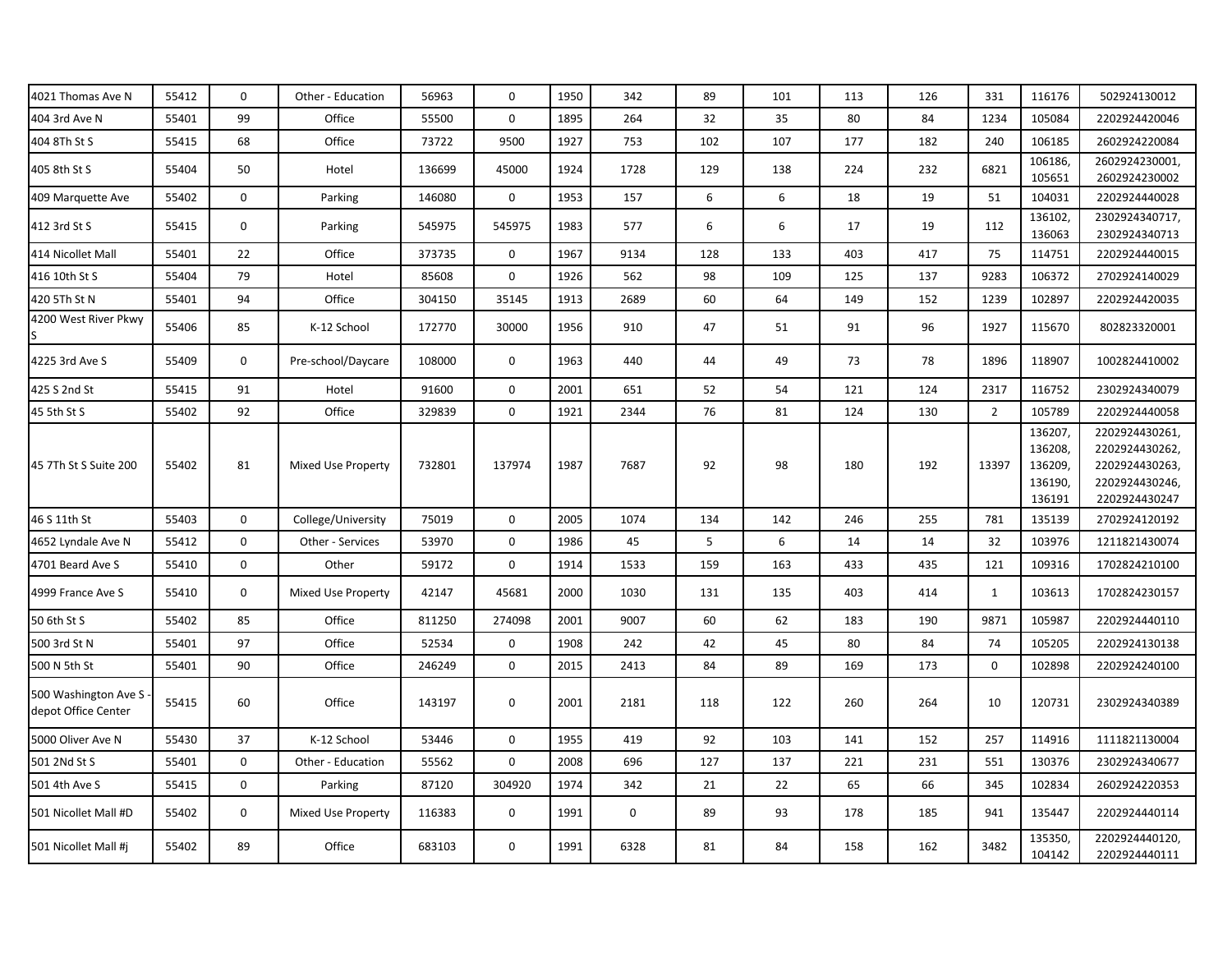| 5025 Knox Ave S                            | 55419 | 55          | <b>Worship Facility</b>                  | 107000  | 180000       | 1949 | 829         | 78  | 85  | 137 | 145 | 619         | 112962                                             | 1602824310077                                                      |
|--------------------------------------------|-------|-------------|------------------------------------------|---------|--------------|------|-------------|-----|-----|-----|-----|-------------|----------------------------------------------------|--------------------------------------------------------------------|
| 507 23rd Ave S                             | 55454 | $\mathbf 0$ | Parking                                  | 75000   | 75000        | 1945 | 200         | 14  | 14  | 44  | 44  | $\mathbf 0$ | 118190                                             | 2502924310021                                                      |
| 507 23Rd Ave S                             | 55454 | $\mathbf 0$ | Parking                                  | 45500   | 45500        | 1945 | 191         | 22  | 22  | 69  | 69  | 0           | 107443                                             | 2502924310021                                                      |
| 510 1st Ave Nbutler<br>North Building      | 55403 | $\mathbf 0$ | Office                                   | 138474  | $\mathbf 0$  | 1910 | 1395        | 70  | 74  | 170 | 173 | 5203        | 105721                                             | 2202924430032                                                      |
| 517 Marquette Ave                          | 55402 | $\mathbf 0$ | Parking                                  | 63583   | 189200       | 1999 | 334         | 38  | 41  | 89  | 92  | 19          | 104032                                             | 2202924440109                                                      |
| 524 23Rd Ave S                             | 55454 | $\mathbf 0$ | Hospital (General<br>Medical & Surgical) | 82807   | $\mathbf 0$  | 1990 | 2529        | 332 | 343 | 532 | 545 | 6005        | 107444                                             | 2502924310095                                                      |
| 525 2nd St N                               | 55401 | 55          | Hotel                                    | 81300   | 19300        | 2000 | 722         | 65  | 66  | 151 | 152 | 2813        | 120035                                             | 2202924130221                                                      |
| 525 West 54th St                           | 55419 | 5           | K-12 School                              | 85345   | 60000        | 1922 | 738         | 110 | 124 | 158 | 173 | 901         | 117884                                             | 2202824220170                                                      |
| 527 Marquette Ave                          | 55402 | 40          | Office                                   | 142136  | $\mathbf 0$  | 1929 | $\mathbf 0$ | 175 | 187 | 274 | 289 | 20          | 114052                                             | 2202924440060                                                      |
| 528 Hennepin Ave                           | 55403 | $\mathbf 0$ | Performing Arts                          | 119970  | $\mathbf 0$  | 1888 | 1098        | 66  | 70  | 155 | 160 | 2368        | 112117                                             | 2202924430024                                                      |
| 560 6Th Ave N                              | 55411 | 38          | Office                                   | 56000   | $\mathbf 0$  | 1984 | 950         | 89  | 88  | 280 | 277 | 660         | 117732                                             | 2202924230140                                                      |
| 570 6th Ave N                              | 55411 | $\mathbf 0$ | Other - Public Services                  | 285160  | $\mathbf{0}$ | 1984 | 1838        | 71  | 80  | 115 | 125 | 5755        | 105893                                             | 2202924230140                                                      |
| 5937 Nicollet Ave                          | 55419 | 99          | Supermarket/Grocery<br>Store             | 66903   | $\mathbf 0$  | 2008 | 2855        | 282 | 289 | 717 | 721 | 1980        | 118128                                             | 2202824420075                                                      |
| 600 1st Ave N                              | 55403 | $\mathbf 0$ | Indoor Arena                             | 622188  | $\mathbf 0$  | 1990 | 10527       | 142 | 144 | 275 | 278 | 136         | 104551                                             | 2202924430142                                                      |
| 600 Hennepin Ave                           | 55403 | $\mathbf 0$ | Mixed Use Property                       | 306273  | 206365       | 2002 | $\mathbf 0$ | 156 | 157 | 372 | 374 | 4925        | 112118                                             | 2202924430186                                                      |
| 600 Nicollet Mall                          | 55402 | $\mathbf 0$ | <b>Enclosed Mall</b>                     | 465843  | $\mathbf 0$  | 1982 | 1355        | 26  | 26  | 50  | 50  | 59          | 102941                                             | 2202924430120                                                      |
| 601 1st Ave N                              | 55403 | 63          | Hotel                                    | 208721  | $\mathbf 0$  | 2003 | 2607        | 103 | 104 | 214 | 217 | 7682        | 118521                                             | 2202924430185                                                      |
| 601 Stinson Blvd                           | 55413 | $\mathbf 0$ | Parking                                  | 67000   | 67000        | 1920 | 104         | 10  | 11  | 32  | 34  | 294         | 116061,<br>132177                                  | 1802923320034,<br>1802923320015                                    |
| 6010 Lyndale Ave S                         | 55419 | $\mathbf 0$ | <b>Retail Store</b>                      | 212951  | 103612       | 1970 | 2338        | 119 | 132 | 196 | 209 | 25          | 113930                                             | 2102824440096                                                      |
| 606 24th Ave S -<br>Fairview St Marys Bldg | 55454 | 92          | Hospital (General<br>Medical & Surgical) | 596511  | $\mathbf 0$  | 1945 | 11469       | 175 | 180 | 329 | 332 | 19409       | 107518                                             | 2502924310006                                                      |
| 608 2nd Ave S                              | 55402 | 70          | Office                                   | 1075164 | 443810       | 1916 | 13914       | 90  | 95  | 217 | 222 | 24099       | 102730,<br>102731,<br>102732,<br>117734,<br>104033 | 2702924110099<br>2702924110131,<br>2702924110132,<br>2702924110043 |
| 610 22nd Ave S                             | 55454 | $\mathbf 0$ | Mixed Use Property                       | 112100  | 20400        | 2007 | 1685        | 114 | 120 | 256 | 258 | 2845        | 133371                                             | 2502924310100                                                      |
| 615 1st Ave NE -River<br>Station           | 55413 | 83          | Office                                   | 157227  | 60340        | 1928 | 1513        | 61  | 62  | 161 | 160 | 905         | 104573                                             | 2302924120189                                                      |
| 615 2nd Ave S                              | 55402 | 12          | Hotel                                    | 192699  | 0            | 1912 | 3322        | 175 | 187 | 301 | 314 | 15586       | 104801                                             | 2702924110032                                                      |
| 616 24th Ave S                             | 55454 | 13          | <b>Medical Office</b>                    | 79000   | $\mathbf 0$  | 1945 | 1854        | 124 | 123 | 387 | 384 | 4903        | 107519                                             | 2502924310051                                                      |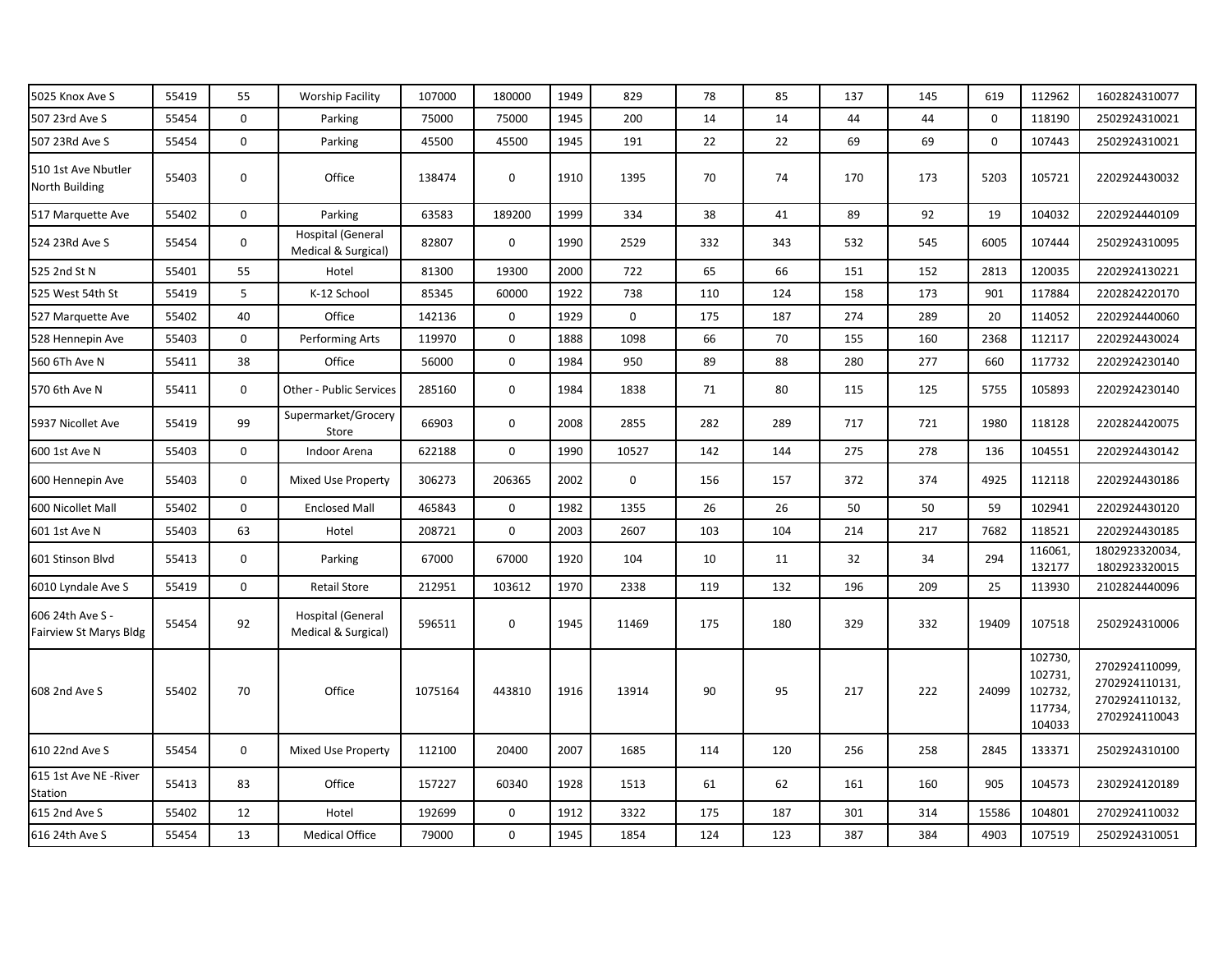| 625 22nd Ave S                                     | 55454 | $\mathbf 0$ | Mixed Use Property                              | 65000   | $\mathbf 0$  | 1988 | 587   | 87  | 93          | 155 | 161         | 1168        | 117803            | 2502924310090                   |
|----------------------------------------------------|-------|-------------|-------------------------------------------------|---------|--------------|------|-------|-----|-------------|-----|-------------|-------------|-------------------|---------------------------------|
| 625 4th Ave S                                      | 55415 | $\mathbf 0$ | Office                                          | 525000  | 33075        | 1981 | 4937  | 69  | $\mathbf 0$ | 160 | $\mathbf 0$ | 6890        | 105357            | 2602924220343                   |
| 630 22Nd Ave S                                     | 55454 | $\mathbf 0$ | Library                                         | 70000   | $\mathbf{0}$ | 1997 | 938   | 112 | 119         | 228 | 237         | 625         | 107381            | 2502924310100                   |
| 640 Stinson Pkwy                                   | 55413 | $\mathbf 0$ | Office                                          | 250231  | 142188       | 1920 | 8539  | 219 | 222         | 572 | 575         | 3015        | 104348,<br>103822 | 1302924410013,<br>1302924410012 |
| 651 Nicollet Mall                                  | 55402 | 15          | Office                                          | 199323  | $\mathbf 0$  | 1989 | 4071  | 162 | 168         | 334 | 341         | 1443        | 119865            | 2702924110126                   |
| 700 10Th Ave S                                     | 55415 | 74          | Office                                          | 60528   | $\mathbf 0$  | 1920 | 632   | 110 | 115         | 182 | 187         | 414         | 117753            | 2602924240086                   |
| 700 5th Ave S                                      | 55415 | $\mathbf 0$ | Parking                                         | 15944   | 343438       | 1982 | 332   | 200 | 224         | 358 | 386         | 97          | 102887            | 2602924220091                   |
| 700 Dunwoody<br>Blvd/Wayzata Blvd                  | 55403 | $\mathbf 0$ | <b>Vocational School</b>                        | 73050   | 180000       | 1949 | 544   | 78  | 87          | 132 | 141         | 271         | 116865            | 2802924140003                   |
| 700 Humboldt Ave N                                 | 55411 | $\mathbf 0$ | Pre-school/Daycare                              | 58000   | $\mathbf 0$  | 1991 | 446   | 74  | 81          | 135 | 143         | 1999        | 103790            | 2102924130004                   |
| 700 Nicollet Mall                                  | 55402 | 82          | <b>Retail Store</b>                             | 1235912 | $\mathbf 0$  | 1902 | 8816  | 68  | 72          | 123 | 127         | 14916       | 114757,<br>114759 | 2702924120032,<br>2702924120033 |
| 701 25th Ave S                                     | 55454 | 68          | <b>Medical Office</b>                           | 60225   | $\mathbf 0$  | 1985 | 751   | 101 | 102         | 212 | 214         | 484         | 119118            | 2502924430212                   |
| 701 Broadway W                                     | 55411 | 100         | Supermarket/Grocery<br>Store                    | 80135   | $\mathbf 0$  | 2008 | 2885  | 245 | 251         | 607 | 610         | 1425        | 109574            | 1602924410155                   |
| 702 1st St N                                       | 55401 | 88          | Office                                          | 127484  | $\mathbf 0$  | 1905 | 109   | 48  | 51          | 118 | 121         | 2295        | 104684            | 2202924120106                   |
| 704 4th Ave S                                      | 55402 | 92          | Office                                          | 671610  | 246077       | 1987 | 1741  | 81  | 84          | 162 | 166         | 5281        | 102835            | 2702924110161                   |
| 706 2nd Ave S-baker<br><b>Building</b>             | 55402 | 3           | Office                                          | 112356  | $\mathbf 0$  | 1926 | 2682  | 174 | 183         | 402 | 413         | 839         | 104803            | 2702924110004                   |
| 707 2nd Ave S -<br>american Express<br>Headquarter | 55403 | 90          | <b>Financial Office</b>                         | 972407  | 184590       | 1999 | 10093 | 76  | 82          | 176 | 182         | 11993       | 104804            | 2702924110133                   |
| 710 24th St E                                      | 55404 | 59          | <b>Hospital (General</b><br>Medical & Surgical) | 165169  | $\mathbf 0$  | 1987 | 2940  | 161 | 165         | 310 | 312         | 4099        | 107563            | 3502924220099                   |
| 710 2nd St S                                       | 55401 | 80          | Office                                          | 119155  | $\mathbf 0$  | 2003 | 1080  | 102 | 109         | 166 | 172         | 1783        | 105037            | 2302924430055                   |
| 711 Hennepin Ave                                   | 55403 | $\mathbf 0$ | Mixed Use Property                              | 93000   | 8000         | 1972 | 1044  | 92  | 101         | 193 | 200         | 2581        | 112127            | 2202924430149                   |
| 715 20th Ave S                                     | 55454 | 91          | Residence<br>Hall/Dormitory                     | 66000   | 21780        | 1999 | 360   | 48  | 52          | 94  | 99          | 2667        | 99585             | 2502924330167                   |
| 715 23rs Ave S                                     | 55454 | $\mathbf 0$ | Fitness Center/Health<br>Club/Gym               | 61800   | $\mathbf 0$  | 1960 | 1697  | 191 | 201         | 461 | 474         | 3443        | 117807            | 2502924340097                   |
| 717 25th Ave S                                     | 55454 | $\mathbf 0$ | Parking                                         | 40000   | 40000        | 1945 | 189   | 25  | 25          | 78  | 78          | $\mathbf 0$ | 107622            | 2502924430171                   |
| 717 Marquette Ave -<br><b>Investors Bldg</b>       | 55402 | 97          | Office                                          | 424583  | $\mathbf 0$  | 1926 | 2371  | 58  | 62          | 97  | 102         | 3032        | 114055            | 2702924110006                   |
| 720 13Th Ave S                                     | 55415 | 32          | <b>Worship Facility</b>                         | 73986   | 0            | 2003 | 488   | 55  | 59          | 114 | 118         | 758         | 106567            | 2602924420057                   |
| 720 22nd Ave S                                     | 55454 | $\mathbf 0$ | Social/Meeting Hall                             | 62500   | $\mathbf 0$  | 1966 | 639   | 93  | 100         | 175 | 183         | 2878        | 117804            | 2502924340281                   |
| 724 1st St N                                       | 55401 | 80          | Office                                          | 57680   | 0            | 1886 | 496   | 57  | 59          | 145 | 145         | 595         | 104697            | 2202924120117                   |
|                                                    |       |             |                                                 |         |              |      |       |     |             |     |             |             |                   |                                 |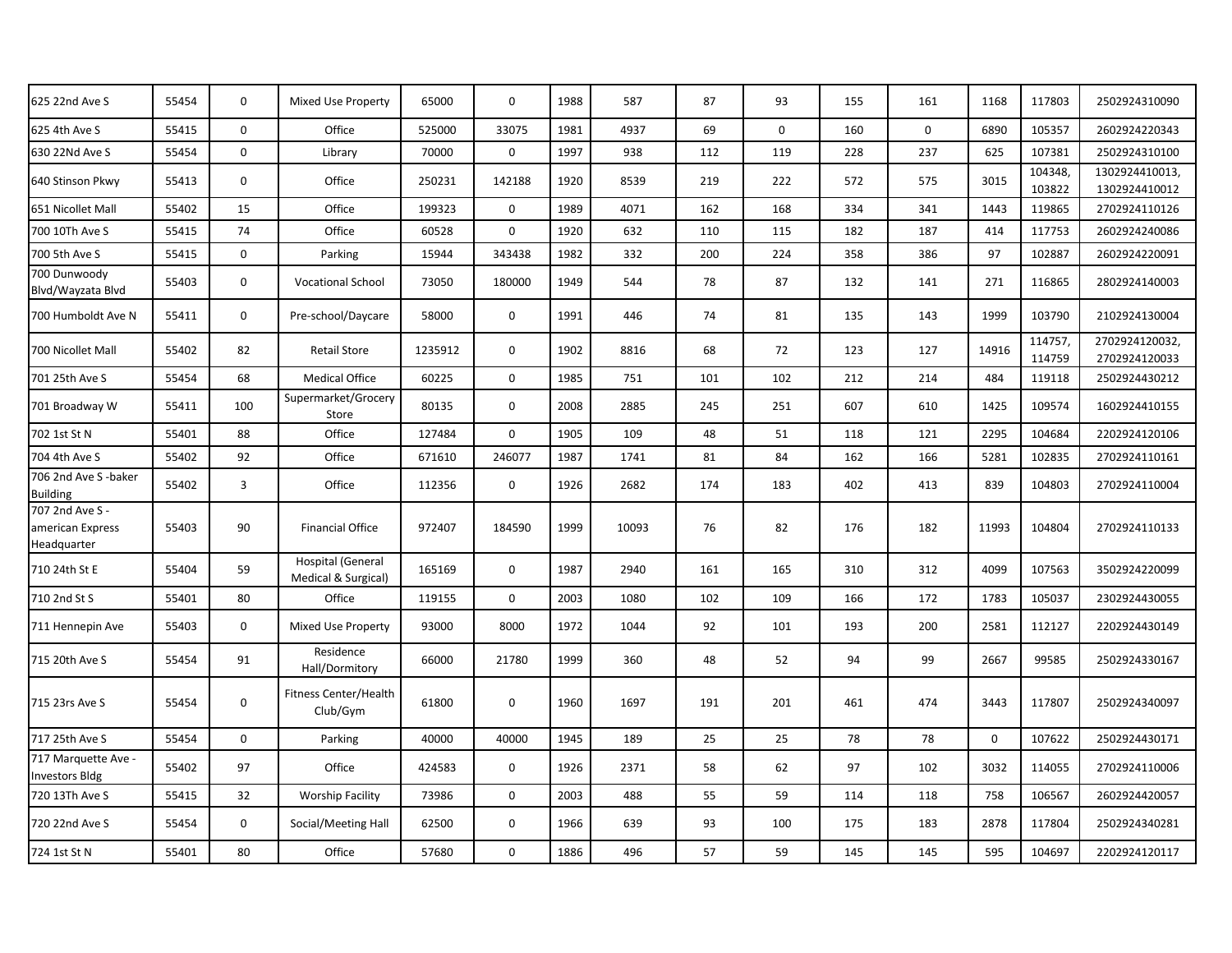| 729 2nd Ave                                     | 55402 | $\mathbf 0$  | Mixed Use Property             | 111232  | 97000       | 1905 | $\mathbf 0$ | 200            | 210            | 339 | 352 | 9318        | 102970,<br>104805            | 2702924110083,<br>2702924110053                  |
|-------------------------------------------------|-------|--------------|--------------------------------|---------|-------------|------|-------------|----------------|----------------|-----|-----|-------------|------------------------------|--------------------------------------------------|
| 730 2nd Ave S                                   | 55402 | 96           | Office                         | 329505  | 80000       | 1968 | 2109        | 68             | 71             | 112 | 115 | 3075        | 102733                       | 2702924110007                                    |
| 8 60Th St W                                     | 55419 | 75           | <b>Worship Facility</b>        | 60640   | 62000       | 1959 | 259         | 49             | 54             | 77  | 83  | 415         | 119138                       | 2202824340118                                    |
| 80 8th St S                                     | 55402 | $\mathbf 0$  | Mixed Use Property             | 2266906 | 196500      | 1973 | 24650       | 101            | 106            | 187 | 192 | 44475       | 117744,<br>114054            | 2702924110135,<br>2702924110130                  |
| 800 Lasalle Ave Ste #<br>1040                   | 55402 | 86           | Office                         | 782575  | 151710      | 1991 | 8922        | 95             | 98             | 194 | 198 | 11044       | 103940,<br>102978,<br>103715 | 2702924120125<br>2702924120133,<br>2702924120122 |
| 800 Nicollet Mall                               | 55402 | 89           | Office                         | 1047458 | 136013      | 2000 | 11161       | 71             | 74             | 178 | 181 | 12797       | 114760                       | 2702924120139                                    |
| 800 Washington Ave N                            | 55401 | 93           | Office                         | 382374  | $\mathbf 0$ | 1902 | 2899        | 44             | 45             | 126 | 126 | 5031        | 104438                       | 2202924210093                                    |
| 801 12th Ave N                                  | 55411 | 85           | Office                         | 60000   | $\mathbf 0$ | 1982 | 496         | 63             | 68             | 141 | 146 | 1993        | 103008                       | 2102924110068                                    |
| 801 21st Ave S                                  | 55454 | 70           | Residence<br>Hall/Dormitory    | 100764  | $\mathbf 0$ | 1973 | 915         | 82             | 88             | 156 | 162 | 2609        | 117799                       | 2502924340281                                    |
| 801 21st Ave S                                  | 55454 | $\mathbf 0$  | Residence<br>Hall/Dormitory    | 78800   | $\mathbf 0$ | 1966 | 715         | 82             | 88             | 156 | 162 | 2448        | 133371                       | 2502924310100                                    |
| 801 Lasalle Ave                                 | 55402 | $\mathbf 0$  | Parking                        | 250000  | 250000      | 1968 | 333         | $\overline{7}$ | $\overline{7}$ | 22  | 22  | $\mathbf 0$ | 103942                       | 2702924120148                                    |
| 801 Nicollet Mall                               | 55402 | 84           | Office                         | 473563  | 304000      | 1968 | 5627        | 78             | 82             | 200 | 206 | 6356        | 102966,<br>114761            | 2702924120089<br>2702924120088                   |
| 805 2Nd Ave S                                   | 55402 | 30           | <b>Worship Facility</b>        | 70000   | 18800       | 1953 | 544         | 78             | 86             | 137 | 144 | 400         | 104806                       | 2702924110085                                    |
| 810 Glenwood Ave N                              | 55405 | $\mathbf 0$  | Other                          | 565336  | 510175      | 1909 | 4032        | 48             | 51             | 120 | 122 | 9007        | 129046,<br>123360            | 2102924440051                                    |
| 811 Lasalle Ave                                 | 55403 | $\mathbf 0$  | Other - Mall                   | 60000   | 16000       | 1969 | 1096        | 176            | 193            | 315 | 336 | 264         | 113326                       | 2702924120144                                    |
| 814 9th St S                                    | 55404 | 0            | Parking                        | 24731   | 328349      | 1981 | 284         | 66             | 70             | 191 | 197 | 237         | 117750                       | 2602924240124                                    |
| 818 2nd St S-guthrie<br>Theatre                 | 55415 | $\mathbf 0$  | Performing Arts                | 231642  | $\mathbf 0$ | 2006 | 4821        | 116            | 115            | 345 | 341 | 8887        | 132223                       | 2302924430206                                    |
| 818 Dunwoody Blvd                               | 55403 | $\mathbf 0$  | College/University             | 225776  | 250000      | 1914 | 2093        | 88             | 96             | 162 | 170 | 7236        | 104507                       | 2802924140012                                    |
| 821 Marquette Ave                               | 55402 | $\mathbf{1}$ | Hotel                          | 202536  | 40343       | 1929 | 3977        | 175            | 185            | 341 | 350 | 11443       | 104034                       | 2702924110082                                    |
| 825 8th St S                                    | 55404 | 46           | Office                         | 176529  | 0           | 1982 | 2350        | 148            | 157            | 238 | 247 | 5235        | 106201                       | 2602924240113                                    |
| 825 Nicollet Mall -<br><b>Medical Arts Bldg</b> | 55402 | 67           | <b>Medical Office</b>          | 299253  | $\mathbf 0$ | 1923 | 4211        | 146            | 155            | 233 | 244 | 4696        | 114766                       | 2702924120090                                    |
| 84 10th St S                                    | 55402 | 73           | Office                         | 63360   | $\mathbf 0$ | 1914 | 667         | 79             | 80             | 178 | 179 | 2792        | 106359                       | 2702924120096                                    |
| 88 6th St S                                     | 55402 | 59           | Hotel                          | 208442  | $\mathbf 0$ | 2007 | 2467        | 109            | 114            | 206 | 210 | 7093        | 102943                       | 2202924440057                                    |
| 90 11th St S                                    | 55403 | $\mathbf 0$  | Office                         | 100000  | $\mathbf 0$ | 1983 | 2145        | 139            | 140            | 358 | 358 | 2305        | 106455                       | 2702924130223                                    |
| 90 7th St S                                     | 55402 | 91           | Office                         | 1340572 | 157358      | 1987 | 11565       | 51             | 53             | 143 | 145 | 9957        | 102961                       | 2702924110012                                    |
| 900 4th St N                                    | 55401 | 0            | Other -<br>Lodging/Residential | 130000  | $\mathbf 0$ | 1860 | 944         | 93             | 103            | 133 | 144 | 3357        | 105457                       | 2202924210432                                    |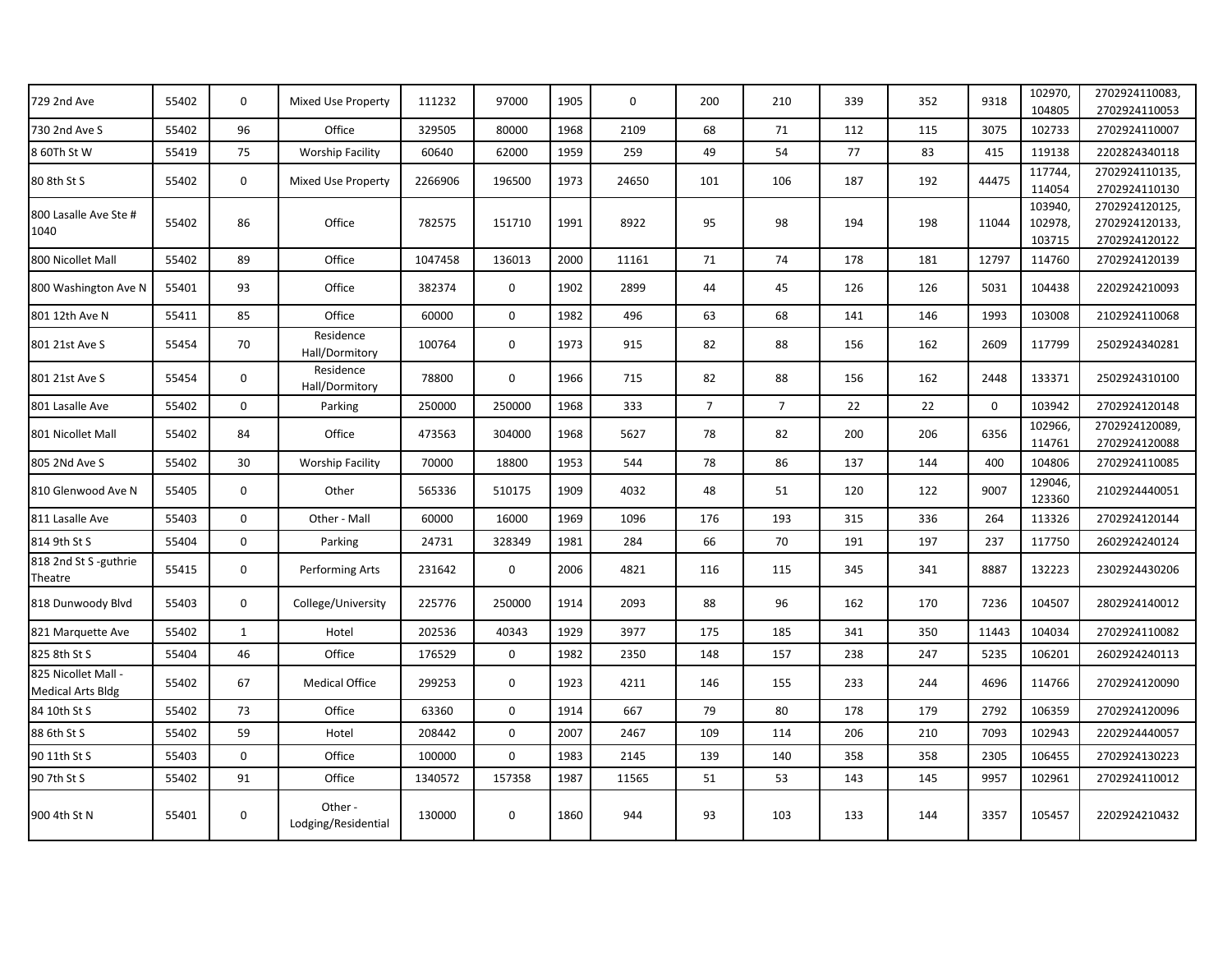| 900 Nicollet Mall #c                   | 55402 | 84             | Office                                          | 522088  | $\Omega$    | 2001 | 5430        | 89             | 91             | 178 | 180            | 3929     | 104149.<br>104151            | 2702924120183,<br>2702924120184                   |
|----------------------------------------|-------|----------------|-------------------------------------------------|---------|-------------|------|-------------|----------------|----------------|-----|----------------|----------|------------------------------|---------------------------------------------------|
| 900 Nicollet Mall #h                   | 55403 | 69             | <b>Retail Store</b>                             | 158193  | 1000        | 2001 | 2512        | 85             | 85             | 262 | 259            | $\Omega$ | 104156                       | 2702924120182                                     |
| 900 Washington Ave N                   | 55401 | $\mathbf 0$    | Parking                                         | 226384  | 226384      | 2000 | 69          | $\overline{2}$ | $\overline{2}$ | 6   | $\overline{7}$ | 8        | 116574                       | 2202924210094                                     |
| 900 Washington Ave S                   | 55415 | 68             | Hotel                                           | 85855   | 0           | 2008 | 1005        | 74             | 75             | 203 | 203            | 2756     | 134857                       | 2602924120954                                     |
| 901 3rd Ave S                          | 55402 | 95             | <b>Financial Office</b>                         | 979787  | 286221      | 2002 | 9213        | 59             | 61             | 157 | 160            | 120      | 105121                       | 2702924140084                                     |
| 901 Hennepin Ave                       | 55402 | $\overline{3}$ | Hotel                                           | 73439   | 0           | 1912 | 1380        | 184            | 187            | 328 | 332            | 5522     | 130518,<br>112139<br>130669  | 2702924120004.<br>2702924120005,<br>2702924120084 |
| 901 Nicollet Mallyoung<br>Quinlan Bldg | 55402 | 97             | Office                                          | 260206  | 69334       | 1926 | $\mathbf 0$ | 60             | 63             | 116 | 120            | 1634     | 104175                       | 2702924120099                                     |
| 910 26Th St E                          | 55407 | 44             | <b>Medical Office</b>                           | 61609   | $\Omega$    | 1986 | 937         | 115            | 118            | 257 | 259            | 445      | 107772                       | 3502924240253                                     |
| 910 Elliot Ave                         | 55404 | $\Omega$       | College/University                              | 117144  | $\Omega$    | 1900 | 641         | 53             | 58             | 96  | 102            | 1928     | 110983                       | 2602924310101                                     |
| 910 Lasalle Ave                        | 55402 | $\Omega$       | Parking                                         | 210700  | 180360      | 1954 | 200         | 5              | 6              | 16  | 17             | 49       | 103943                       | 2702924120085                                     |
| 911 Marquette Ave                      | 55402 | 94             | Office                                          | 685144  | 66439       | 1991 | 6716        | 58             | 59             | 163 | 164            | 5340     | 102979                       | 2702924110128                                     |
| 913 26Th St E                          | 55407 | 37             | <b>Hospital (General</b><br>Medical & Surgical) | 1560501 | $\mathbf 0$ | 1926 | 40046       | 257            | 267            | 455 | 463            | 72482    | 121139,<br>117833,<br>117834 | 3502924310116                                     |
| 920 28th St E                          | 55407 | 61             | <b>Medical Office</b>                           | 75798   | $\mathbf 0$ | 1986 | 928         | 87             | 90             | 205 | 208            | 1159     | 111004                       | 3502924310110                                     |
| 920 Lake St E                          | 55407 | $\mathbf 0$    | Restaurant                                      | 70000   | $\mathbf 0$ | 1929 | 2234        | 260            | 266            | 548 | 552            | 4785     | 123327                       | 3502924340400                                     |
| 921 Marquette Ave                      | 55402 | $\mathbf 0$    | Parking                                         | 76114   | 385200      | 1961 | 393         | 68             | 76             | 95  | 103            | 153      | 114061<br>114060<br>104035   | 2702924110024,<br>2702924140002,<br>2702924110025 |
| 921 Washington Ave S                   | 55415 | 75             | Office                                          | 52516   | 0           | 1920 | 647         | 90             | 92             | 216 | 218            | 949      | 116767                       | 2602924120090                                     |